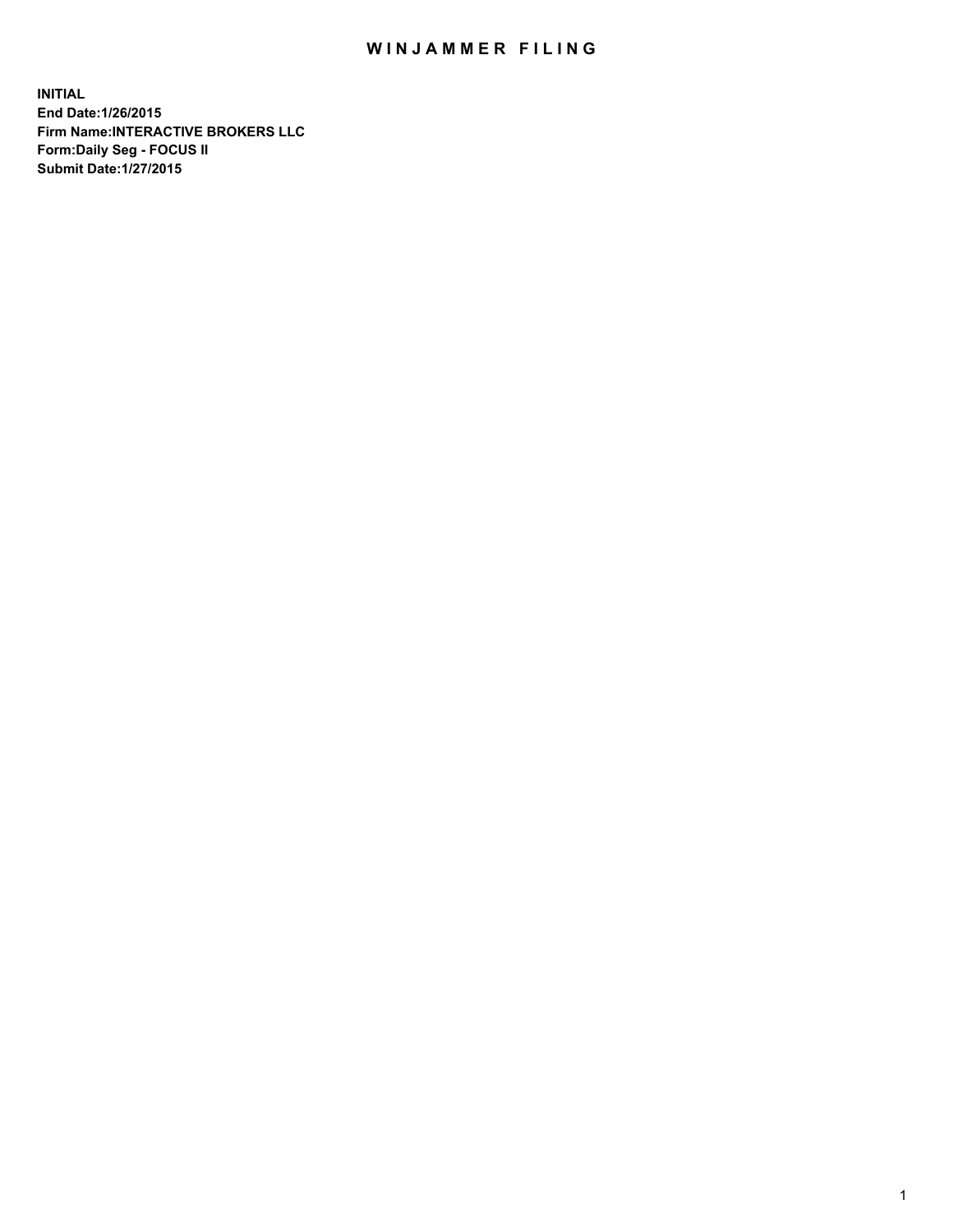## **INITIAL End Date:1/26/2015 Firm Name:INTERACTIVE BROKERS LLC Form:Daily Seg - FOCUS II Submit Date:1/27/2015 Daily Segregation - Cover Page**

| Name of Company<br><b>Contact Name</b><br><b>Contact Phone Number</b><br><b>Contact Email Address</b>                                                                                                                                                                                                                          | <b>INTERACTIVE BROKERS LLC</b><br><b>Michael Ellman</b><br>203-422-8926<br>mellman@interactivebrokers.co<br>$m$ |
|--------------------------------------------------------------------------------------------------------------------------------------------------------------------------------------------------------------------------------------------------------------------------------------------------------------------------------|-----------------------------------------------------------------------------------------------------------------|
| FCM's Customer Segregated Funds Residual Interest Target (choose one):<br>a. Minimum dollar amount: ; or<br>b. Minimum percentage of customer segregated funds required:% ; or<br>c. Dollar amount range between: and; or<br>d. Percentage range of customer segregated funds required between:% and%.                         | <u>0</u><br><u>0</u><br>155,000,000 245,000,000<br>0 <sub>0</sub>                                               |
| FCM's Customer Secured Amount Funds Residual Interest Target (choose one):<br>a. Minimum dollar amount: ; or<br>b. Minimum percentage of customer secured funds required:% ; or<br>c. Dollar amount range between: and; or<br>d. Percentage range of customer secured funds required between:% and%.                           | <u>0</u><br>0<br>80,000,000 120,000,000<br>0 <sub>0</sub>                                                       |
| FCM's Cleared Swaps Customer Collateral Residual Interest Target (choose one):<br>a. Minimum dollar amount: ; or<br>b. Minimum percentage of cleared swaps customer collateral required:% ; or<br>c. Dollar amount range between: and; or<br>d. Percentage range of cleared swaps customer collateral required between:% and%. | $\overline{\mathbf{0}}$<br>$\underline{\mathbf{0}}$<br>0 <sub>0</sub><br>0 <sub>0</sub>                         |
| Current ANC:on<br><b>Broker Dealer Minimum</b><br>Debit/Deficit - CustomersCurrent AmountGross Amount<br>Domestic Debit/Deficit<br>Foreign Debit/Deficit                                                                                                                                                                       | 2,593,323,573 26-JAN-2015<br>275,621,319<br>4,931,942<br>8,032,244 0                                            |
| Debit/Deficit - Non CustomersCurrent AmountGross Amount<br>Domestic Debit/Deficit<br>Foreign Debit/Deficit<br>Proprietary Profit/Loss<br>Domestic Profit/Loss                                                                                                                                                                  | 0 <sub>0</sub><br>0 <sub>0</sub><br><u>0</u>                                                                    |
| Foreign Profit/Loss<br>Proprietary Open Trade Equity<br>Domestic OTE<br>Foreign OTE<br><b>SPAN</b><br><b>Customer SPAN Calculation</b>                                                                                                                                                                                         | <u>0</u><br><u>0</u><br><u>0</u><br>1,162,550,450                                                               |
| Non-Customer SPAN Calcualation<br><b>Proprietary Capital Charges</b><br>Minimum Dollar Amount Requirement<br>Other NFA Dollar Amount Requirement                                                                                                                                                                               | 35,802,303<br><u>0</u><br>20,000,000 [7465]<br>21,910,857 [7475]                                                |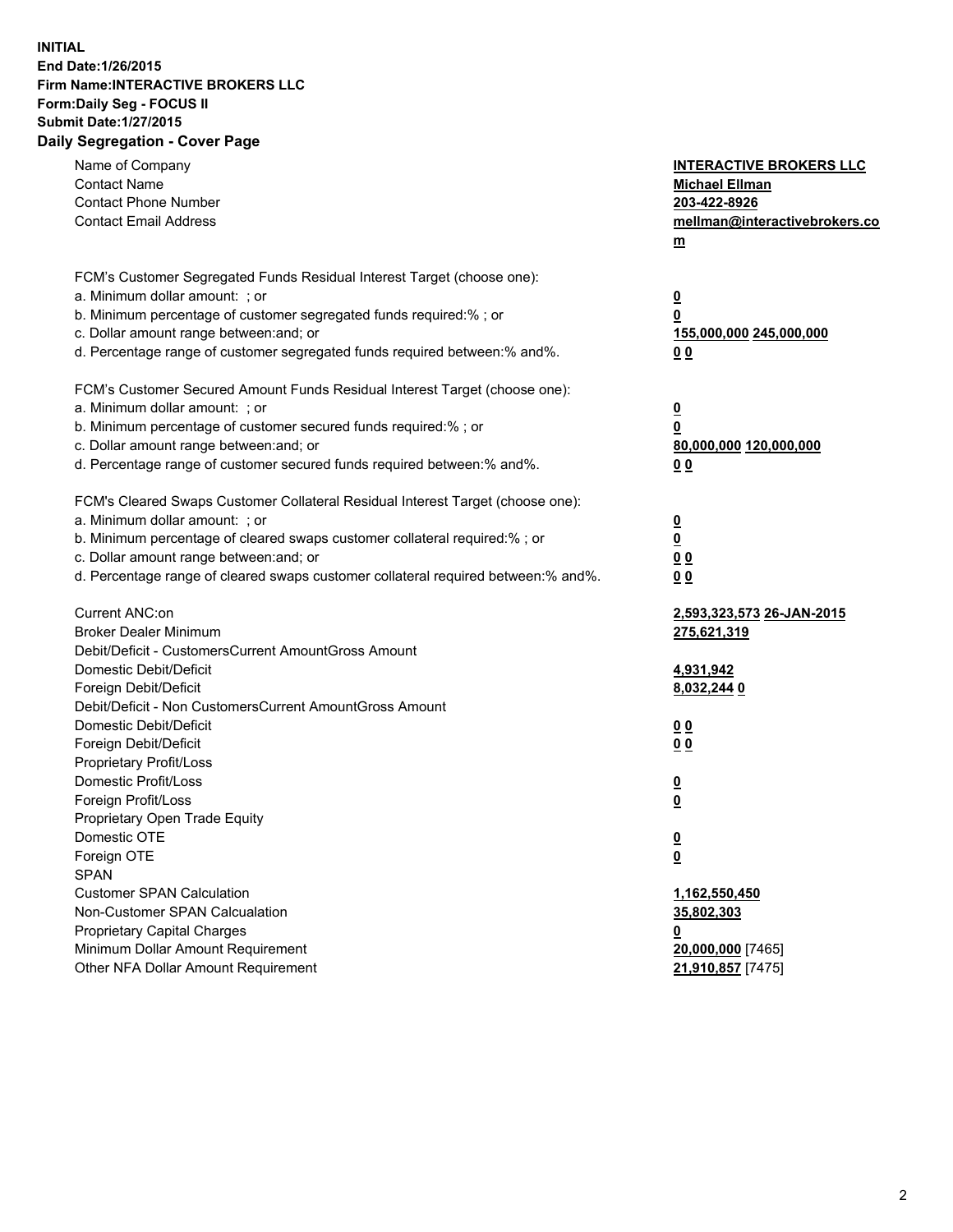## **INITIAL End Date:1/26/2015 Firm Name:INTERACTIVE BROKERS LLC Form:Daily Seg - FOCUS II Submit Date:1/27/2015 Daily Segregation - Secured Amounts**

|     | Dany Ocgregation - Oceanea Annoanta                                                         |                                                |
|-----|---------------------------------------------------------------------------------------------|------------------------------------------------|
|     | Foreign Futures and Foreign Options Secured Amounts                                         |                                                |
|     | Amount required to be set aside pursuant to law, rule or regulation of a foreign            | $0$ [7305]                                     |
|     | government or a rule of a self-regulatory organization authorized thereunder                |                                                |
| 1.  | Net ledger balance - Foreign Futures and Foreign Option Trading - All Customers             |                                                |
|     | A. Cash                                                                                     | 366,959,304 [7315]                             |
|     | B. Securities (at market)                                                                   | $0$ [7317]                                     |
| 2.  | Net unrealized profit (loss) in open futures contracts traded on a foreign board of trade   | 25,100,287 [7325]                              |
| 3.  | Exchange traded options                                                                     |                                                |
|     | a. Market value of open option contracts purchased on a foreign board of trade              | <b>70,164</b> [7335]                           |
|     | b. Market value of open contracts granted (sold) on a foreign board of trade                | -94,024 [7337]                                 |
| 4.  | Net equity (deficit) (add lines 1.2. and 3.)                                                | 392,035,731 [7345]                             |
| 5.  | Account liquidating to a deficit and account with a debit balances - gross amount           | 8,032,244 [7351]                               |
|     | Less: amount offset by customer owned securities                                            | 0 [7352] 8,032,244 [7354]                      |
| 6.  | Amount required to be set aside as the secured amount - Net Liquidating Equity              | 400,067,975 [7355]                             |
|     | Method (add lines 4 and 5)                                                                  |                                                |
| 7.  | Greater of amount required to be set aside pursuant to foreign jurisdiction (above) or line | 400,067,975 [7360]                             |
|     | 6.                                                                                          |                                                |
|     | FUNDS DEPOSITED IN SEPARATE REGULATION 30.7 ACCOUNTS                                        |                                                |
| 1.  | Cash in banks                                                                               |                                                |
|     | A. Banks located in the United States                                                       | 363,317,255 [7500]                             |
|     | B. Other banks qualified under Regulation 30.7                                              | 0 [7520] 363,317,255 [7530]                    |
| 2.  | Securities                                                                                  |                                                |
|     | A. In safekeeping with banks located in the United States                                   | $0$ [7540]                                     |
|     | B. In safekeeping with other banks qualified under Regulation 30.7                          | 0 [7560] 0 [7570]                              |
| 3.  | Equities with registered futures commission merchants                                       |                                                |
|     | A. Cash                                                                                     | $0$ [7580]                                     |
|     | <b>B.</b> Securities                                                                        | $0$ [7590]                                     |
|     | C. Unrealized gain (loss) on open futures contracts                                         | $0$ [7600]                                     |
|     | D. Value of long option contracts                                                           | $0$ [7610]                                     |
|     | E. Value of short option contracts                                                          | 0 [7615] 0 [7620]                              |
| 4.  | Amounts held by clearing organizations of foreign boards of trade                           |                                                |
|     | A. Cash                                                                                     | $0$ [7640]                                     |
|     | <b>B.</b> Securities                                                                        | $0$ [7650]                                     |
|     | C. Amount due to (from) clearing organization - daily variation                             | $0$ [7660]                                     |
|     | D. Value of long option contracts                                                           | $0$ [7670]                                     |
|     | E. Value of short option contracts                                                          | 0 [7675] 0 [7680]                              |
| 5.  | Amounts held by members of foreign boards of trade                                          |                                                |
|     | A. Cash                                                                                     | 128,460,501 [7700]                             |
|     | <b>B.</b> Securities                                                                        | $0$ [7710]                                     |
|     | C. Unrealized gain (loss) on open futures contracts                                         | 16,942,422 [7720]                              |
|     | D. Value of long option contracts                                                           | 70,161 [7730]                                  |
|     | E. Value of short option contracts                                                          | <mark>-94,021</mark> [7735] 145,379,063 [7740] |
| 6.  | Amounts with other depositories designated by a foreign board of trade                      | 0 [7760]                                       |
| 7.  | Segregated funds on hand                                                                    | $0$ [7765]                                     |
| 8.  | Total funds in separate section 30.7 accounts                                               | 508,696,318 [7770]                             |
| 9.  | Excess (deficiency) Set Aside for Secured Amount (subtract line 7 Secured Statement         |                                                |
|     | Page 1 from Line 8)                                                                         | 108,628,343 [7380]                             |
| 10. | Management Target Amount for Excess funds in separate section 30.7 accounts                 | 80,000,000 [7780]                              |
| 11. | Excess (deficiency) funds in separate 30.7 accounts over (under) Management Target          | 28,628,343 [7785]                              |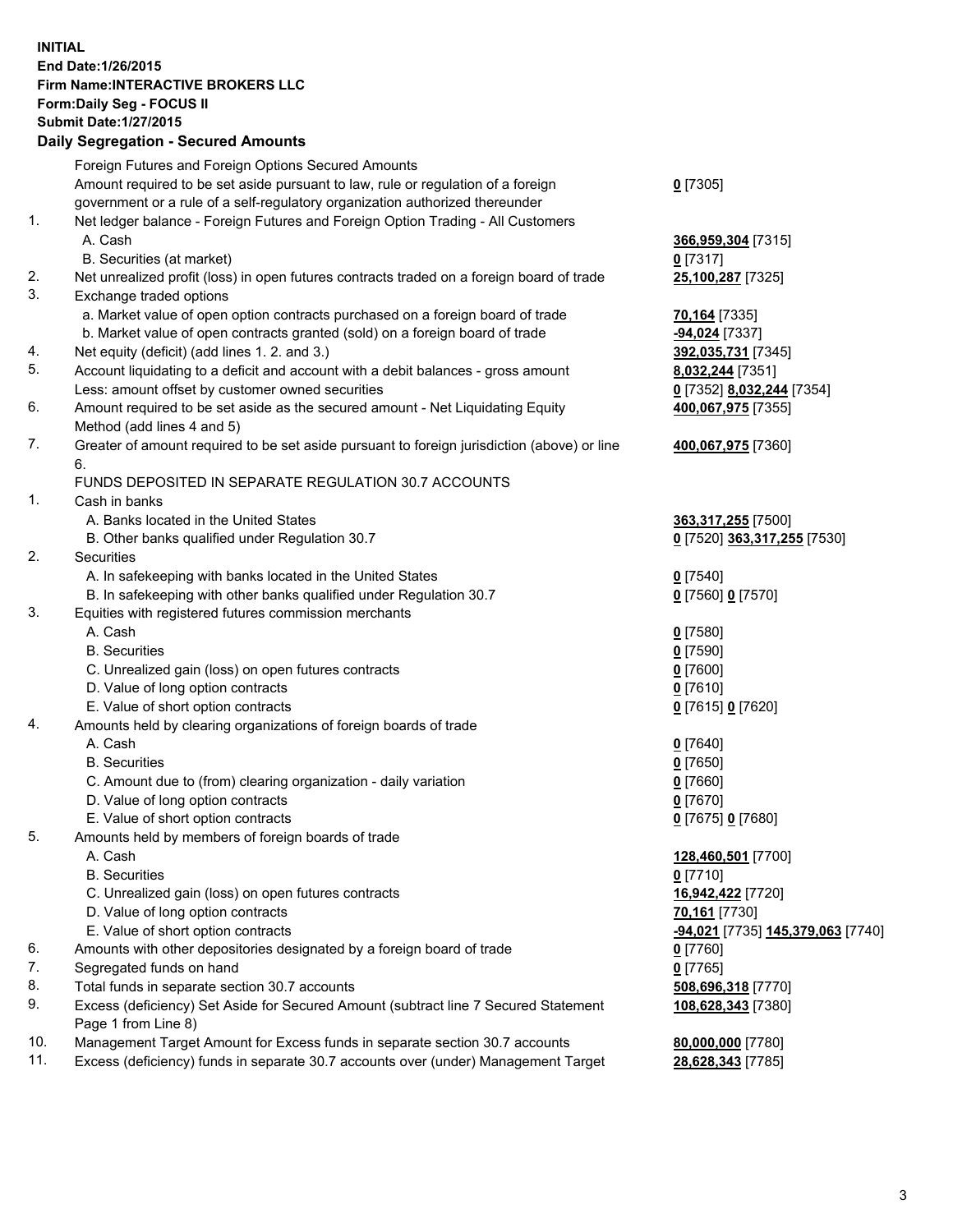**INITIAL End Date:1/26/2015 Firm Name:INTERACTIVE BROKERS LLC Form:Daily Seg - FOCUS II Submit Date:1/27/2015 Daily Segregation - Segregation Statement** SEGREGATION REQUIREMENTS(Section 4d(2) of the CEAct) 1. Net ledger balance A. Cash **2,347,045,042** [7010] B. Securities (at market) **0** [7020] 2. Net unrealized profit (loss) in open futures contracts traded on a contract market **108,427,346** [7030] 3. Exchange traded options A. Add market value of open option contracts purchased on a contract market **124,656,224** [7032] B. Deduct market value of open option contracts granted (sold) on a contract market **-205,366,403** [7033] 4. Net equity (deficit) (add lines 1, 2 and 3) **2,374,762,209** [7040] 5. Accounts liquidating to a deficit and accounts with debit balances - gross amount **4,931,942** [7045] Less: amount offset by customer securities **0** [7047] **4,931,942** [7050] 6. Amount required to be segregated (add lines 4 and 5) **2,379,694,151** [7060] FUNDS IN SEGREGATED ACCOUNTS 7. Deposited in segregated funds bank accounts A. Cash **467,153,785** [7070] B. Securities representing investments of customers' funds (at market) **1,223,109,670** [7080] C. Securities held for particular customers or option customers in lieu of cash (at market) **0** [7090] 8. Margins on deposit with derivatives clearing organizations of contract markets A. Cash **22,246,065** [7100] B. Securities representing investments of customers' funds (at market) **105,100,404** [7110] C. Securities held for particular customers or option customers in lieu of cash (at market) **0** [7120] 9. Net settlement from (to) derivatives clearing organizations of contract markets **3,415,535** [7130] 10. Exchange traded options A. Value of open long option contracts **1,406,217** [7132] B. Value of open short option contracts **-12,162,495** [7133] 11. Net equities with other FCMs A. Net liquidating equity **-54,826,460** [7140] B. Securities representing investments of customers' funds (at market) **840,408,448** [7160] C. Securities held for particular customers or option customers in lieu of cash (at market) **0** [7170] 12. Segregated funds on hand **0** [7150] 13. Total amount in segregation (add lines 7 through 12) **2,595,851,169** [7180] 14. Excess (deficiency) funds in segregation (subtract line 6 from line 13) **216,157,018** [7190] 15. Management Target Amount for Excess funds in segregation **155,000,000** [7194]

16. Excess (deficiency) funds in segregation over (under) Management Target Amount Excess

**61,157,018** [7198]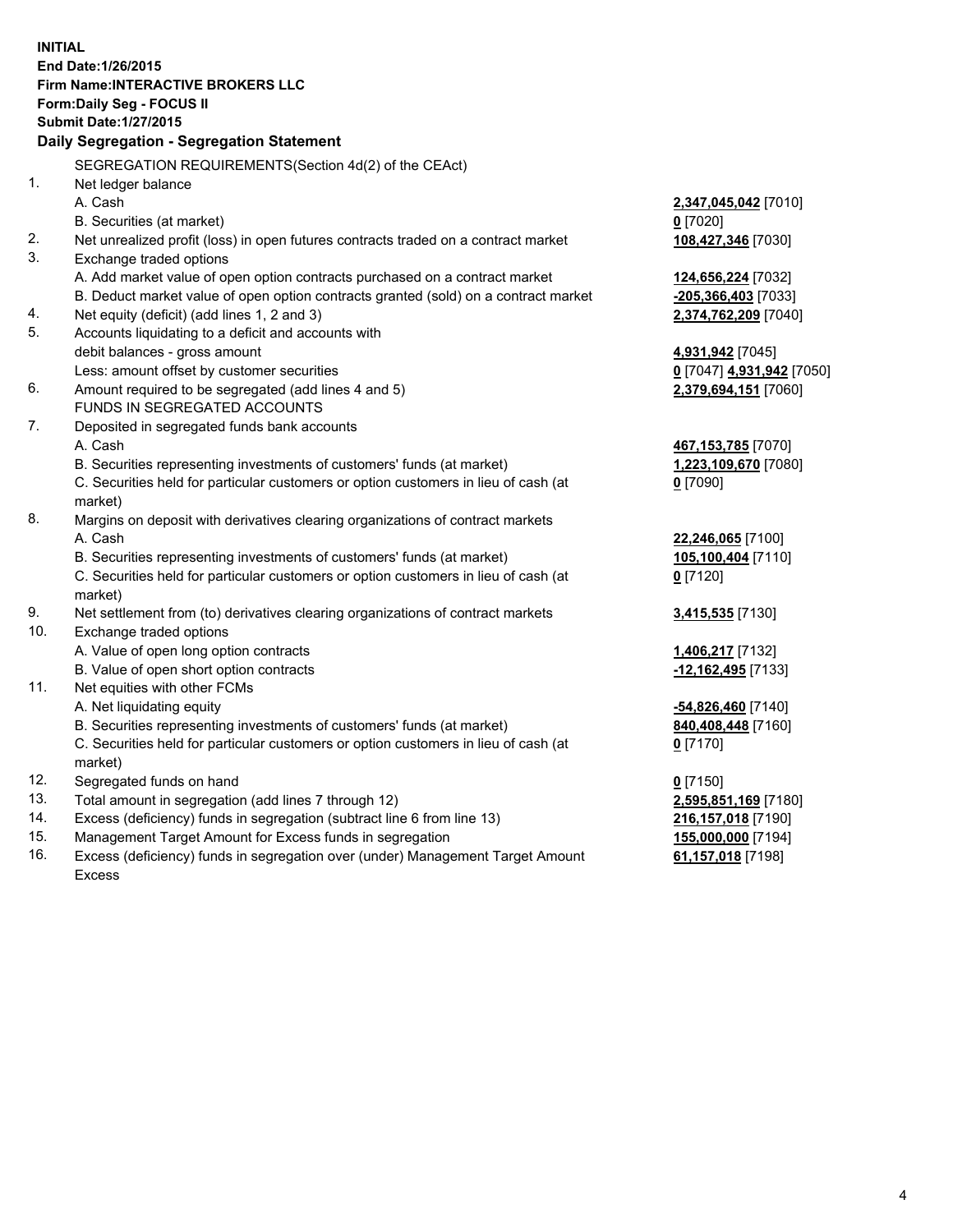## **INITIAL End Date:1/26/2015 Firm Name:INTERACTIVE BROKERS LLC Form:Daily Seg - FOCUS II Submit Date:1/27/2015 Daily Segregation - Supplemental**

| $\blacksquare$           | Total gross margin deficiencies - Segregated Funds Origin                              | 816,727 [9100] |
|--------------------------|----------------------------------------------------------------------------------------|----------------|
| $\blacksquare$           | Total gross margin deficiencies - Secured Funds Origin                                 | 214,077 [9101] |
| $\blacksquare$           | Total gross margin deficiencies - Cleared Swaps Customer Collateral Funds Origin       | $0$ [9102]     |
| $\blacksquare$           | Total gross margin deficiencies - Noncustomer and Proprietary Accounts Origin          | $0$ [9103]     |
| $\blacksquare$           | Total number of accounts contributing to total gross margin deficiencies - Segregated  | 13 [9104]      |
|                          | Funds Origin                                                                           |                |
| $\blacksquare$           | Total number of accounts contributing to total gross margin deficiencies - Secured     | 8 [9105]       |
|                          | Funds Origin                                                                           |                |
| $\blacksquare$           | Total number of accounts contributing to the total gross margin deficiencies - Cleared | $0$ [9106]     |
|                          | Swaps Customer Collateral Funds Origin                                                 |                |
| $\overline{\phantom{a}}$ | Total number of accounts contributing to the total gross margin deficiencies -         | $0$ [9107]     |
|                          | Noncustomer and Proprietary Accounts Origin                                            |                |
| $\overline{\phantom{a}}$ | Upload a copy of the firm's daily margin report the FCM uses to issue margin calls     |                |
|                          | which corresponds with the reporting date.                                             |                |

01.26.2015 Commodity Margin Deficiency Report V01.xls